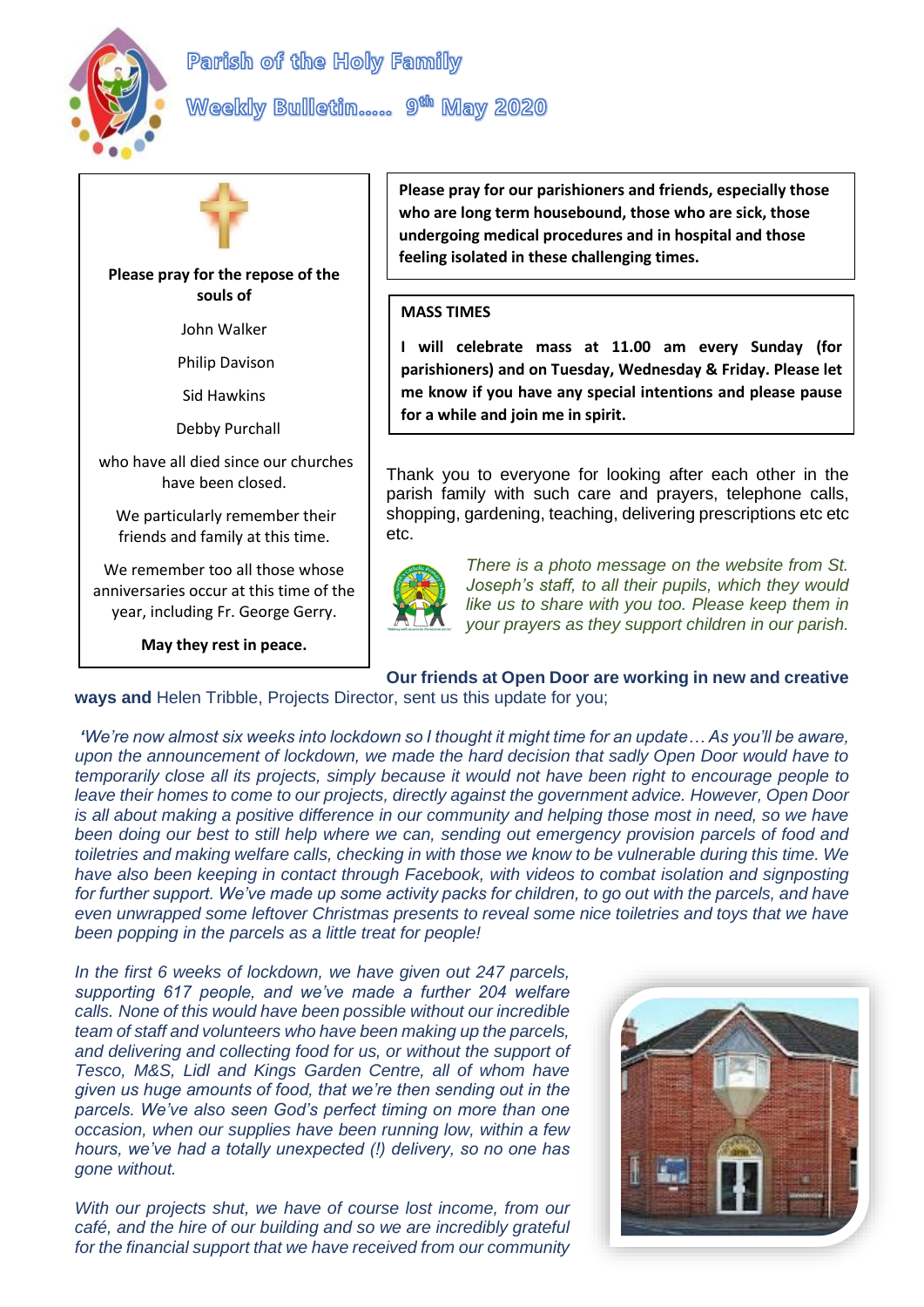*as well. A special mention must go to Susan who fundraised for us by climbing her stairs 26 times in 26 different outfits, raising an impressive £177! If you'd like to donate towards our Covid-19 appeal, or to our general work, you can do so at: <https://www.justgiving.com/campaign/opendoorinthistogether>*

*Thank you SO much for your offers of help, volunteering, donating, financially supporting us and praying for us. We are very aware that we are just playing a small part in what is a truly magnificent community effort, but nonetheless, we simply couldn't be doing what we're doing without your support.*

*Take care, and hopefully it won't be too long 'til normality returns and we can see you again.'*



**Over 50 parishioners** joined us for our Lent Day of Reflection at Buckfast and those of you who came may remember that we looked at the shipwreck of St. Paul in Malta. This week many of our parishioners should have been on pilgrimage to Malta & Gozo but sadly this was obviously cancelled. They are however on a 'virtual pilgrimage' or retreat, and will be praying for you during this epidemic when lots of us may feel isolated and a bit 'wrecked' ourselves. Ironically the focus for Saturday 9<sup>th</sup> May should have been 'Why?'… looking at St. Paul's Letter to the Romans, Chapter 9…. From this we may conclude…

*'That God is in complete control of salvation does not mean that nothing we do makes any difference. On the contrary, everything we do, whether glorious or menial, is significant, for God uses it to work out his purposes'*

#### **CAFOD,** launched its coronavirus emergency appeal on 30 April. Coronavirus

CAFOD Justoneworld (Covid-19) has now spread worldwide, with confirmed cases in many

countries where CAFOD works. The effects of coronavirus on developing countries are likely to be devastating. Many countries have very weak healthcare systems and will not be able to cope. Families without enough to eat and without access to clean water, possibly living with other diseases, will be particularly vulnerable to coronavirus. It is not just a public health emergency. Many of the world's most vulnerable people will lose their jobs and be unable to support their families. The poorest and most marginalised communities, working hard to transform their lives, will be pushed further into poverty.

**CAFOD** is adapting its programmes to help manage the risk of coronavirus in communities and working with local Church aid agencies on the frontline of this crisis. They are already working to get food to where it is needed most; to improve hygiene, handwashing and sanitation in communities and households; producing radio messages, posters and leaflets in local languages on risks and prevention; and training community volunteers to carry

## Pope Francis's prayer to The Virgin Mary for protection

O Mary, you shine continuously on our journey as a sign of salvation and hope. We entrust ourselves to you, Health of the Sick. At the foot of the Cross you participated in Jesus' pain, with steadfast faith. You....... know what we need. We are certain that you will provide, so that, as you did at Cana of Galilee, joy and feasting might return after this moment of trial. Help us, Mother of Divine Love, to conform ourselves to the Father's will and to do what Jesus tells us: He who took our sufferings upon Himself, and bore our sorrows to bring us, through the Cross, to the joy of the Resurrection. Amen. We seek refuge under your protection, O Holy Mother of God. Do not despise our pleas -

we who are put to the test  $$ and deliver us from every danger, O glorious and blessed Virgin.

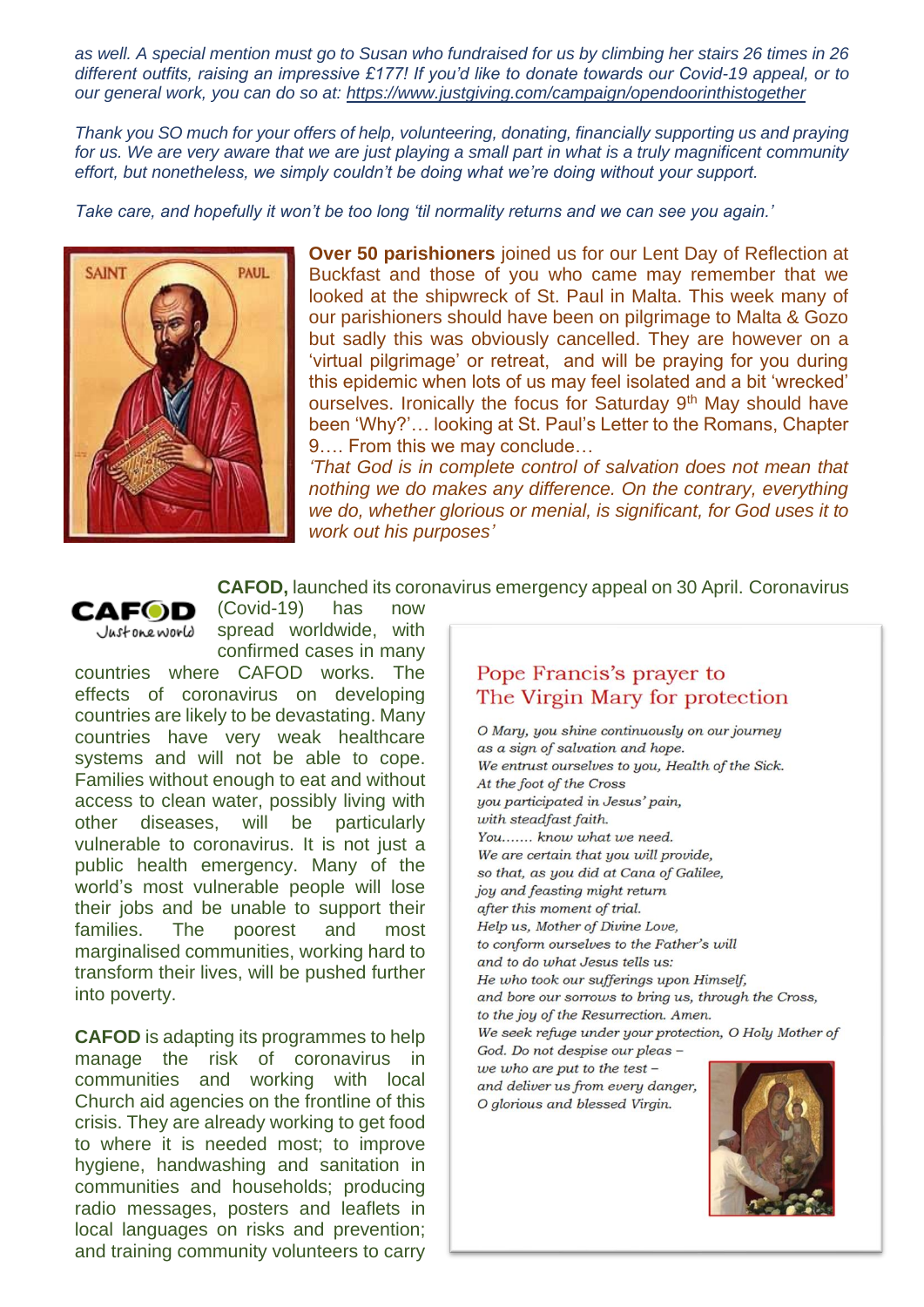out awareness campaigns. In order to continue protecting and improving the lives of those in poor communities, your prayers and gifts are needed now more than ever. While we are not able to hold collections in our church, you can donate at [cafod.org.uk/coronavirusappeal,](https://cafod.org.uk/coronavirusappeal)



The new Deaf Academy based at the former Rolle College Campus will open once the virus is under control. Meanwhile, 'given our enforced isolation, for anyone needing a focus, here is a great chance to learn British Sign Language, which will allow us greater interaction with the Deaf Academy in Exmouth, when it finally opens after this crisis. The enrolment fee is as low as £3 or as much as £35 – it is a sliding scale. You pay what you can afford.'

<https://british-sign.zendesk.com/hc/en-us/articles/360044794654> Siobhan Canham

**And now….….** more news from parishioners….



*'Good afternoon! I'm writing this sitting in the garden with a cuppa, on a glorious Saturday afternoon! I hope everyone is managing to find some positives in these strange times. We have found a few. ..*

- ✓ *My sons have learnt how to use the washing machine! (long time coming) and are developing their culinary skills and doing more chores.*
- ✓ *They now realise now that the cleaning/ cooking fairy retired a long time ago, and Mum and Dad have taken her place!*
- ✓ *Our sunflowers are coming up and lots of other pretty flowers. some of which I didn't even plant!(I think the birds dropped some seeds accidentally whilst in flight)*
- ✓ *We are taking enjoying daily exercise and feel very fortunate we have the beach and lovely local walks.*
- ✓ *There is an increase in kindness and goodwill, which is a wonderful thing.*

All of these simple things make us feel blessed. ' **Bianca Extence** Bianca Extence

### **Mary & Rogers Travel Journal**!



*'We have enjoyed and found fascinating the wide variety of streamed masses from all over the world including Australia.*

*We have been to Plymouth, Walsingham, Tullamore (Southern Ireland), and Rome! It was wonderful to see the webcam on at all* 

*times and to experience the peace and solitude of the church for individual prayer. The masses are reassuringly similar with challenging sermons very much linked to the current situation, with all using the virtual communion prayer which Father Philip put in the newsletter. It must be very difficult for the priest speaking to an empty church.'*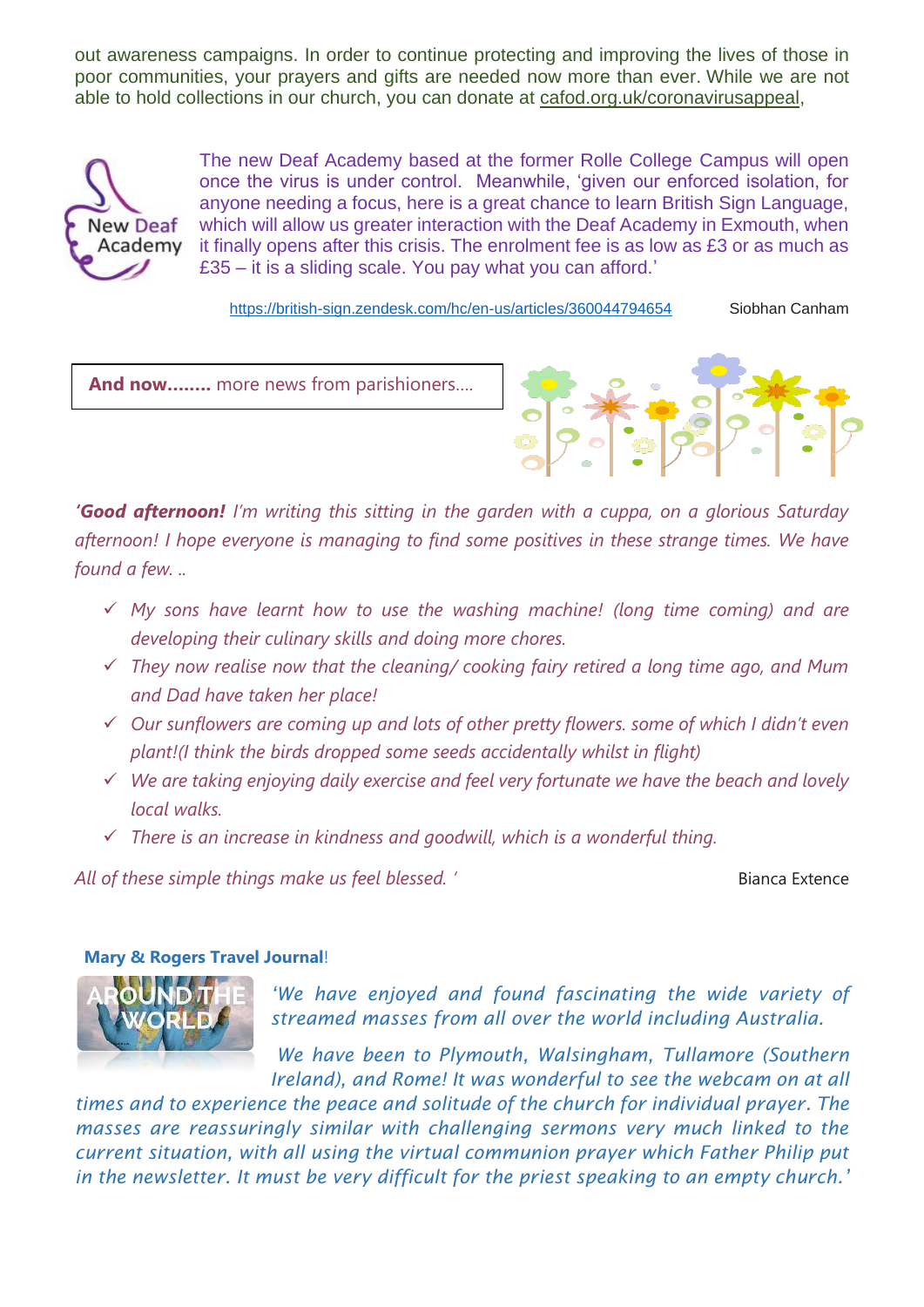

## GRANNY LUISA'S PIE (aka EMPANADAS DE SALMON)

Patricia Coombes would like to share her granny's recipe with you. She lived in Gibraltar and was about 95 in the photo – perhaps you would like to try the recipe and see what you think….

(Fr. Philip loved eating empanadas while walking on the Camino de Santiago so he thinks this recipe is certainly worth a try!)

*'This recipe is for two people and works well with puff pastry too. You can make mini-versions of this once you get the hang of it. It can be made with one sheet, folded over, for two people, or if for four people, I use two sheets, one on top of the other and that needs two tins of salmon.*

If I buy a block of pastry (as that is cheaper than the ready rolled sheets) of *course I cut off what I need and roll it out'. Patricia*

- $\circ$  One sheet of Jus-Rol or any own-brand *unsweetened* short pastry (two if making large version)
- o Tin of good red salmon (normal 213g tin): 2 tins if making large version
- o Big bunch of parsley
- o 1-2 fat cloves of garlic
- o Olive oil
- o Salt

Frying pan, non-stick baking tray or sheet, small herb chopper/blender, pastry brush

## HOW TO MAKE THIS DELICIOUS TREAT (equally good cold next day)

- o Pre-heat the oven to pastry instruction "baking heat"
- o Open the tinned salmon and tip the contents into a bowl, liquid and all: mash up a bit, and put aside
- o Wash the parsley well and pat dry on kitchen paper
- o Roughly scissor this and put the resulting mix into the blender
- o Add a brief glug of olive oil to the parsley (not too much)
- o Add the cloves of garlic, chopped small
- o Add a sprinkle of salt (I like quite a lot, but you may not…)
- $\circ$  Whizz it all up into a soft mix then tip this into the frying pan and set over a **gentle** heat
- o Fry and stir gently, taking care NOT to brown anything: you just want the AROMAS!
- o Take the heated mix off the heat and add it to the salmon in the bowl and mix thoroughly
- o Place the sheet of pastry onto the baking tray
- o Tip the mix onto ONE HALF of the pastry sheet, leaving the edges clear
- o Wet the edges of the pastry sheet all round to about 1 inch.
- o Fold over the non-filled half of the pastry and fix it to the other side to make a parcel.
- $\circ$  Crimp/press the edges **firmly** down to prevent leaks
- o Make 3-5 small incisions in the centre of the top to allow steam to escape
- o Cook at pastry instruction temperature.

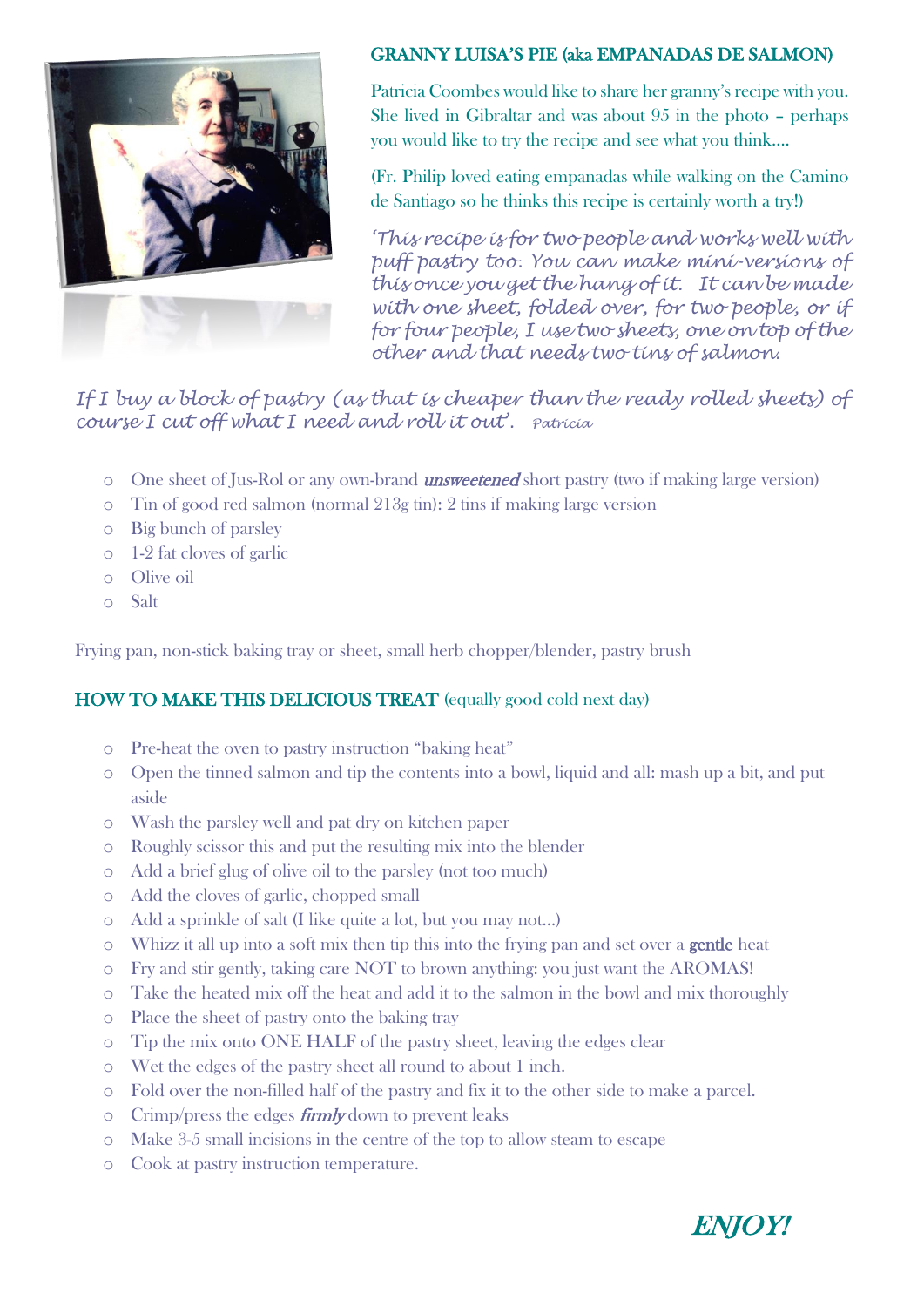

James & Alfie are keeping busy helping dad cut grandads hedge – proving that you are never too young to start gardening!! Well done boys..





# *Dear Parishioners,*

*We hope that you are all well in both mind and spirit and are finding things to keep you busy. We have seen on the school website how busy the St. Joseph's children have been and the lovely photos have been very uplifting.* 

*As parents, we have been working hard with our new home schooling roles and certainly appreciate all the effort that the staff have made to provide us with both academic and creative tasks. A huge thank you to those staff who are putting themselves at risk to care for the children – particularly for those of our wonderful NHS staff, key workers and vulnerable children.*

*We hope that this newsletter helps you feel connected as a parish as we appreciate hearing about the great things that are happening during these unprecedented times. It will be wonderful when we can all be together again.* 

*God bless you all,*

*Becky Lloyd, Karen Garraway & Saskia Hallett. School Governors*



HAPPY BIRTHDAY WENDY celebrating a milestone barthday on 12th May. Hawe a lovely day!